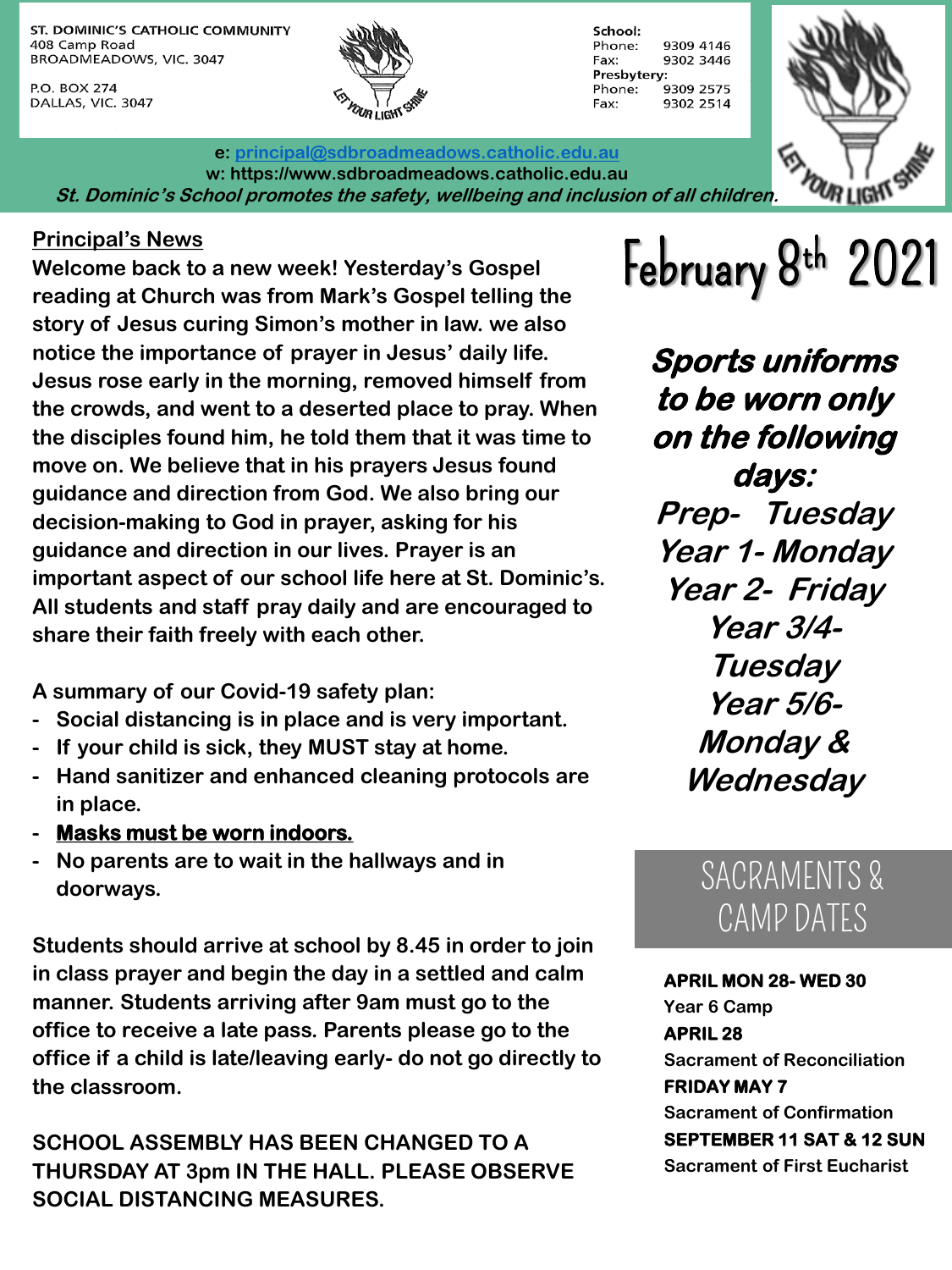ST. DOMINIC'S CATHOLIC COMMUNITY 408 Camp Road BROADMEADOWS, VIC. 3047

P.O. BOX 274 DALLAS, VIC. 3047



School: 9309 4146 Phone: Fax: 9302 3446 Presbytery: Phone: 9309 2575 9302 2514 Fax:



**e: [principal@sdbroadmeadows.catholic.edu.au](mailto:principal@sdbroadmeadows.catholic.edu.au) w: https://www.sdbroadmeadows.catholic.edu.au St. Dominic's School promotes the safety, wellbeing and inclusion of all children.**

**If anyone would like to join in and pray the Holy Rosary please come to the Hub on a Friday afternoon from 2.45-3.20**

**All students should be in their full summer uniform each and every day except for sports day.**

**Girls-summer dress, wind cheater, white socks and black shoes.**

**Boys- green polo shirt, grey shorts, grey socks and back shoes.**

**Runners are only worn on sports days.**

**No nail polish is to be worn and student hair should be their natural colour only. NO DYED HAIR PLEASEplease come and see me if necessary about this or I will contact you. Many thanks- Alison** 







**Birthday celebrations here at school:**

**Students often like to bring a special treat to school to share with classmates on their birthdays. In line with Covid-safe protocols, we ask parents to provide an individually wrapped treat such as a lolly bag, lollipop or chocolate. These will be given out at the end of the day. No Nuts and no cakes or cupcakes please!** 

We rise by lifting others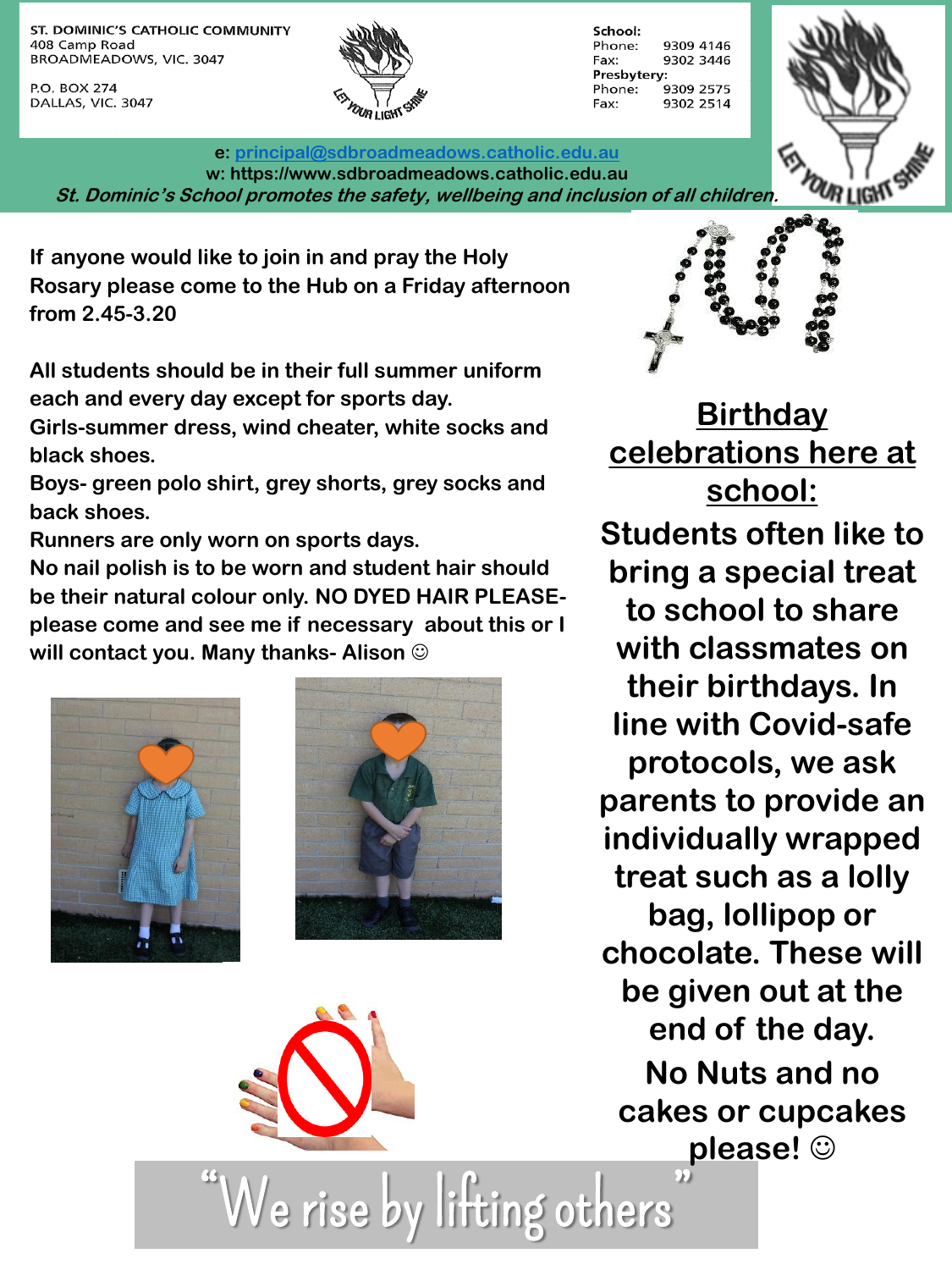ST. DOMINIC'S CATHOLIC COMMUNITY 408 Camp Road BROADMEADOWS, VIC. 3047

P.O. BOX 274 DALLAS, VIC. 3047



**e: [principal@sdbroadmeadows.catholic.edu.au](mailto:principal@sdbroadmeadows.catholic.edu.au) w: https://www.sdbroadmeadows.catholic.edu.au**

School: 9309 4146 Phone: Fax: 9302 3446 Presbytery: Phone: 9309 2575 9302 2514 Fax:



## **OUR VALUES AWARDS-WEEK 2**

| <b>Class</b>  | <b>Students</b>  |                    |
|---------------|------------------|--------------------|
| <b>Prep M</b> | <b>Declan</b>    | <b>Marcus</b>      |
| <b>Prep N</b> | <b>Gabriella</b> | <b>Baran</b>       |
| 11            | <b>MJ</b>        | Caitlyn            |
| 1J            | <b>Taison</b>    | <b>Marli-Mavis</b> |
| 2K            | Ramael           | <b>Alexandra</b>   |
| 2L            | <b>Alisia</b>    | Andy               |
| <b>3/40</b>   | <b>Karmen</b>    | Nirmandeep         |
| 3/4P          | <b>Sileena</b>   | <b>Fadi N</b>      |
| 3/4Q          | <b>Elizabeth</b> | Angelina           |
| 5/6H          | <b>Christina</b> | Lucia              |
| 5/6R          | <b>Jack</b>      | <b>Kimora</b>      |
| 5/6S          | <b>Zine</b>      | <b>Xavier</b>      |
|               |                  |                    |
|               |                  |                    |
|               |                  |                    |

**All students are required to wear their school hat at school every day.**



**SkoolBageli** 

**Don't forget to use the Skoolbag app To read the newsletter and inform the school of student absences.**

**Wishing you all a wonderful week ahead! – Alison on behalf of the St. Dominic's School staff.**